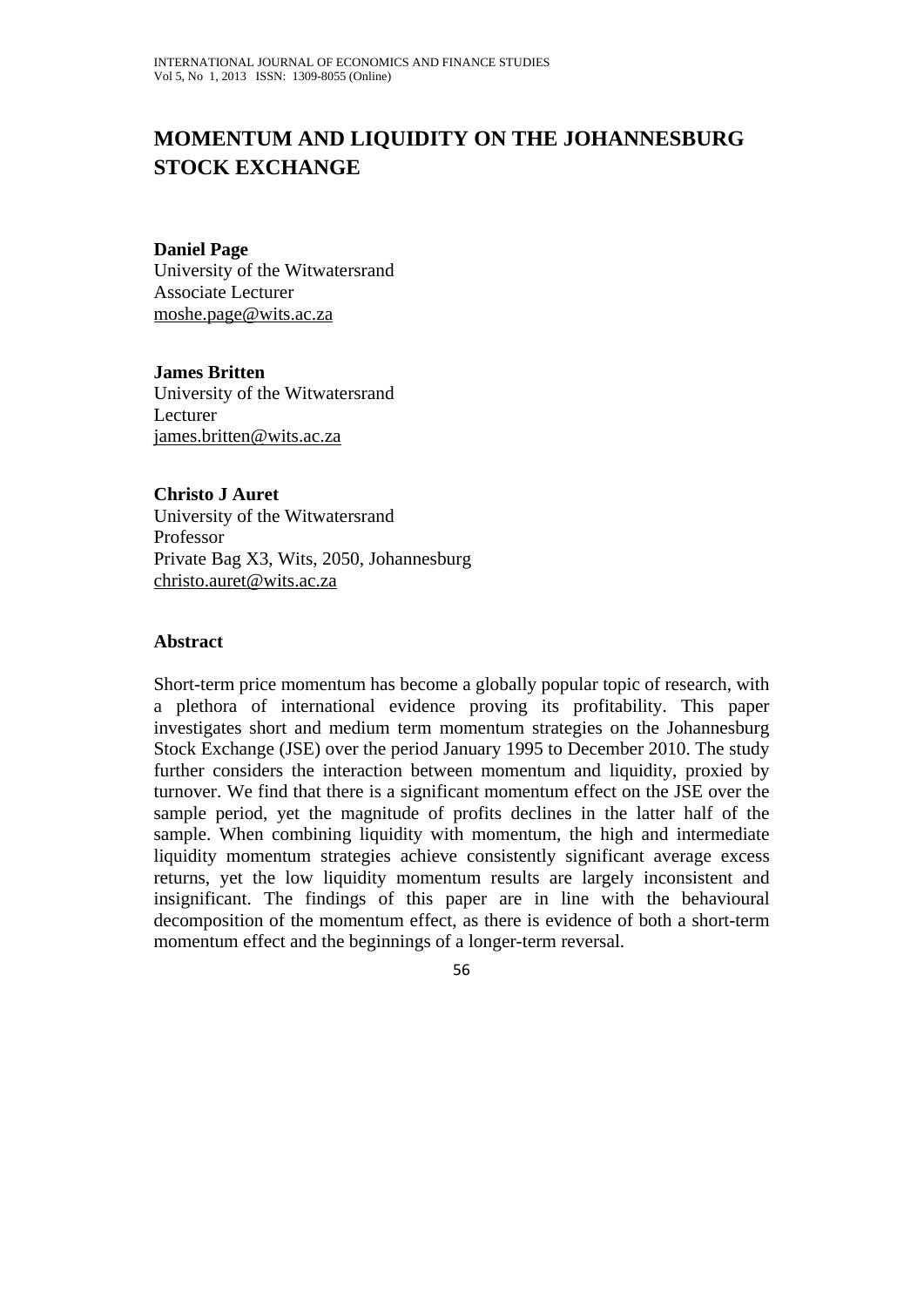**Key Words:** Momentum, JSE, Liquidity **JEL Classifications:** G12, G17, C15

# **1. Introduction**

The study of momentum and long-term reversal in share returns has become a popular topic in financial economics and adds to the growing body of evidence discrediting the theory of efficient markets and the CAPM. Studies of short-term momentum and long-term contrarian strategies have been conducted internationally and both anomalies have been found to be profitable over differing time horizons. Momentum can be loosely defined as the excess return achieved by investing in previous winners and simultaneously selling previous losers, using a holding period between one and twelve months. This study aims to identify whether pure momentum profits are achievable on a cross-section of shares on the Johannesburg Stock Exchange (JSE) and whether liquidity, proxied by turnover, has an effect on momentum profits.

# **2. Literature Review**

## **2.1 International Evidence of short-term momentum**

In their seminal paper, Jegadeesh and Titman (1993) explored the profitability of short-term momentum strategies on a cross-section of US shares and found that strategies that invest in previous winning shares and sell previous losing shares achieve profits of about one percent per month. Rouwenhorst (1999) conducted a similar study on European markets and found evidence of the momentum effect, consistent with Jegadeesh and Titman (1993). A number of studies have identified momentum in the returns of assets other than equities. Stevenson (2002) applied momentum strategies to real estate securities and found that previous winners outperform previous losers over the short-term. Taylor (1998) found the presence of short and medium term momentum profits in commodity prices.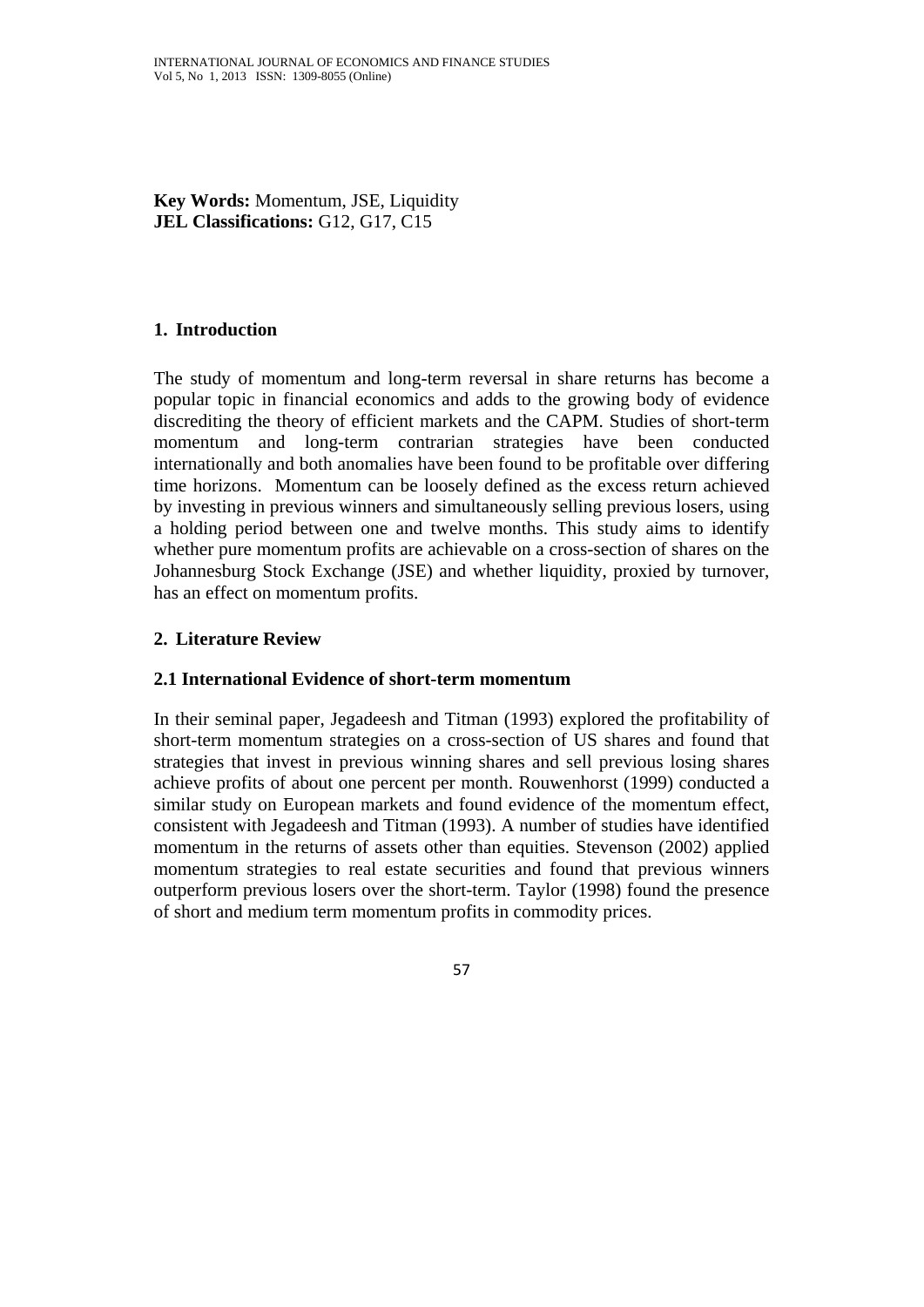There have been a number of studies that have attempted to explain the existence of the momentum anomaly, with a clear distinction emerging between two conflicting hypotheses. Barberis, Shleifer and Vishny (1998) and Hong and Stein (1998) present behavioural models that attempt to explain the momentum anomaly by attributing momentum profits to biases in the way that investors interpret and act on information. The behavioural approach assumes that shortterm momentum profits are a delayed overreaction to positive (negative) news or historical return, resulting in an upward (downward) buying (selling) pressure on previous winner (loser) shares. A risk based explanation was most notably expounded by Conrad and Kaul (1998). The authors argued that short-term momentum profits can be wholly attributed to the cross-sectional variations in mean returns, implying that stocks with high (low) unconditional expected rates of return in adjacent time periods are expected to have high (low) realized rates of returns in both periods. The evidence thus far is more in favour of the behavioural model as the presence of both short-term momentum and long term reversal is consistent with the under reaction/ overreaction hypothesis. Demir, Muthuswamy and Walter (2002) conducted an in-depth analysis of momentum on a crosssection of Australian equities. The authors considered the interaction between size, liquidity and momentum and found that momentum profits are not explained by cross-sectional differences in the liquidity or size of shares. Fraser and Page (2000) tested dividend yield, book to market and twelve month historical momentum on a cross-section of monthly share returns of stocks listed on the JSE. The authors found that momentum and value, proxied by book to market, were independently significant determinants of the cross-sectional variations in share returns. Venter (2009) conducted a study on intra-day high volume trading and found that ranking shares on their previous returns (measured over very short time periods) was too crude a measure to exploit. Griffin, Ji and Martin (2005) conducted a study of both price and earnings momentum on 40 markets across the world (Including South Africa). The authors found that both earnings and price momentum were present on the Johannesburg stock exchange. More recently, Hoffman (2012) found that there is a weak but persistent time-series correlation between the twelve month historical portfolio returns and future returns on the JSE, implying short-term momentum.

# **2.2 Momentum and liquidity**

The literature and findings on the effects of (il)liquidity on momentum profits is mixed. Chan, Hameed and Tong (1999) applied momentum strategies to entire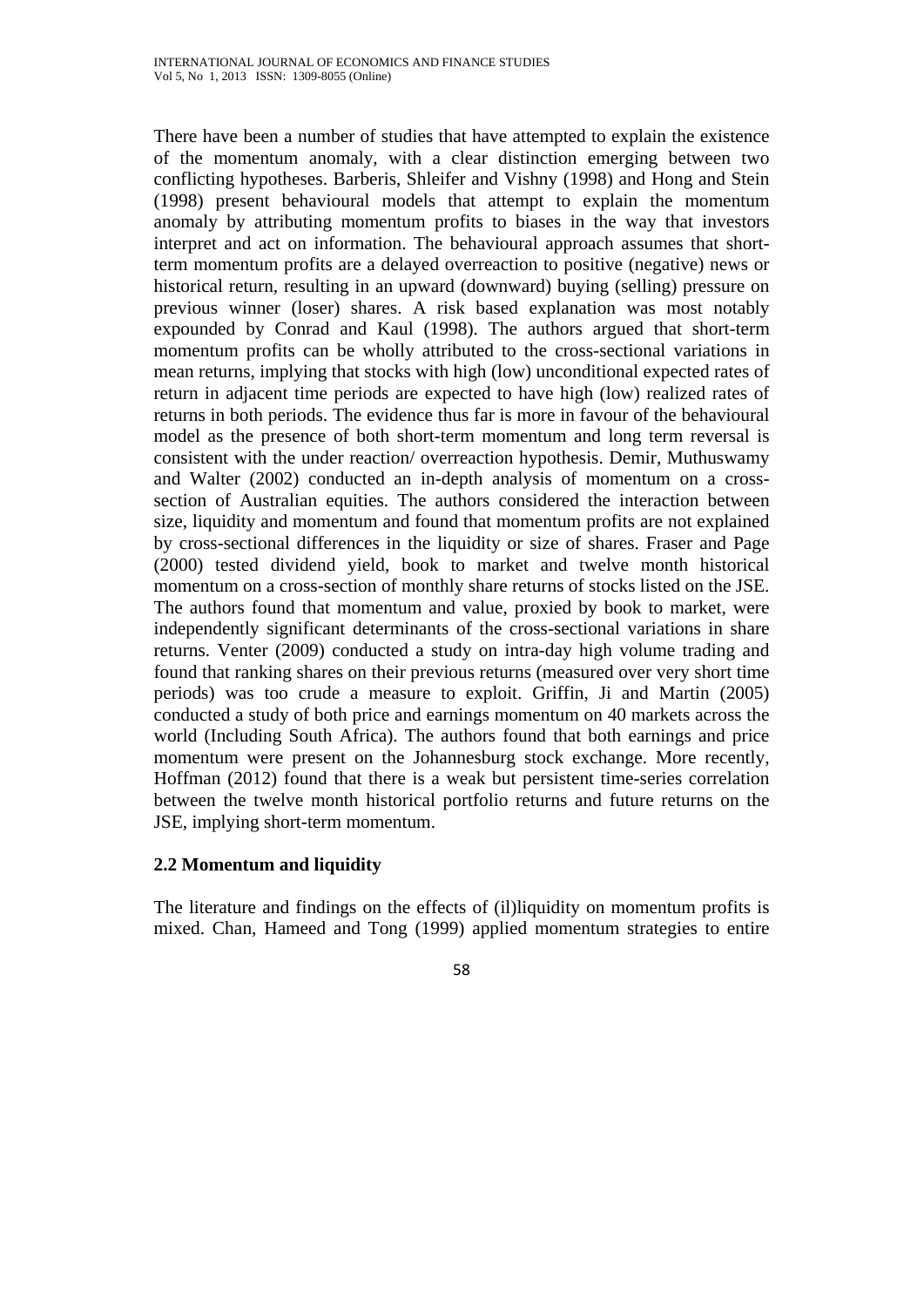equity indices and found that there is a persistent momentum effect on the global equity market. Interestingly, the authors found that return continuation is more pronounced post an increased level of trading volume over the previous period. Their findings point to the possibility that returns of momentum strategies are in some way related to the liquidity of the underlying market. Sadka (2006) emphasized the need to consider liquidity as the exploitation of momentum profits would require a high level of portfolio turnover and transaction costs. The author found that variations in liquidity help explain a component of the excess profits earned by both price and earnings momentum strategies and that both strategies seemed to perform better when there were positive liquidity shocks and underperformed when there were negative liquidity shocks.

Korajczyk and Sadka (2004) found that typical momentum strategies are less likely to be profitable for large investment funds; however, considerable potential profits may be achieved if one considers liquidity-conscious portfolio construction. Pastor and Stambaugh (2003) found that the addition of a liquidity spread explains half of the excess returns achieved from momentum portfolios. Lee and Swaminathan (2000) found that the momentum premium was much higher among high-volume stocks, consistent with the findings of Sadka (2006). The authors hypothesized that trading volume serves as an indicator of demand for a stock, implying that there is a contemporaneous and structural connection between overreaction and high trading volumes. Chen, Ibbotson and Hu (2010) considered liquidity as an investment style and found that portfolios constructed of low liquid shares (proxied by turnover) outperformed their highly liquid counterparts. The authors considered the effects of combining liquidity and momentum strategies and found that the high momentum - low liquidity portfolios achieved the highest returns over the sample period, implying that investors are compensated for liquidity risk even when engaging in momentum strategies.

# **3. Data**

Our data is sourced from the Findata@Wits, consisting of information on every share listed on the JSE over the period January 1990 till December 2012. In order to limit survivorship bias, firms that expire over the sample period are labelled extinct within the analysis. Cash shells, Investment Trusts, Property trusts and exchange traded funds are excluded from the sample. In order for a share to be included in the sample, at least 12 months' worth of return, price, number of shares and volume data is required. The application of the filters leaves a total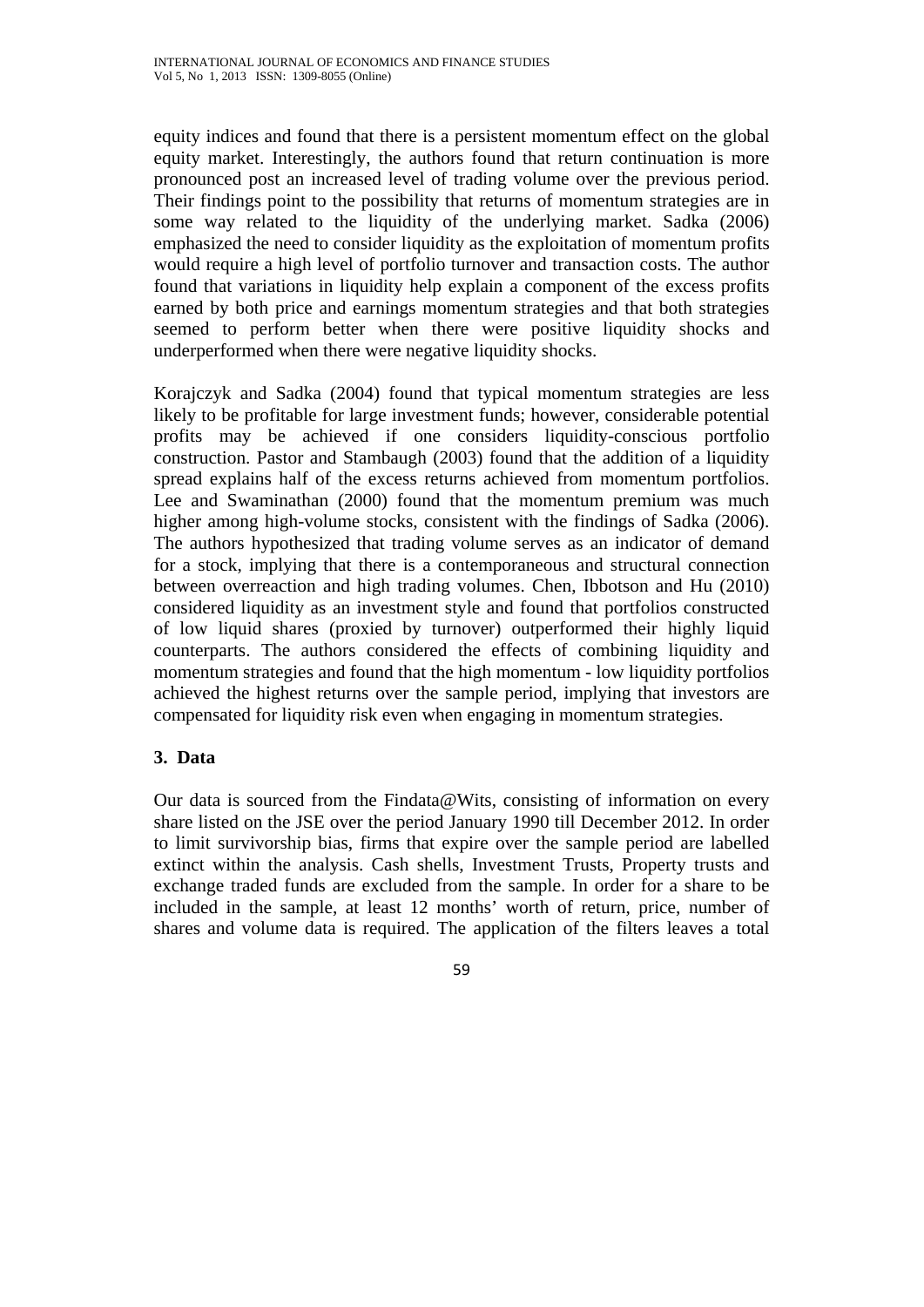1353 companies over the sample period. The data employed in this study are a cross-section of monthly returns, prices, volumes and number of shares in issue of all shares listed on the Johannesburg Stock Exchange over the period January 1995 to December 2010. Monthly returns are calculated arithmetically and are adjusted for dividends as well as any corporate action that would affect a shareholders return<sup>1</sup>. Monthly turnover values are calculated as the volume of a share in a particular month scaled by the number of shares in issue.

# **4. Methodology**

# **4.1 Momentum Sort**

The initial momentum sort involves classifying shares based on a historical sorting period (estimation period), where the sorting period considered is defined by *h* months ( $h = 3, 6, 9, 12$  months). At each portfolio formation date, quartile breakpoints are inserted and shares are classified into one of five portfolios, namely: Very High (VH), High (H), Medium (M), Low (L) and Very Low (VL). In order for a share to be considered, it requires at least *h* months of historical return prior to the portfolio formation date and must have a price of a 50c or higher. Shares are then held in the portfolio for *f* months ( $f = 3, 6, 9, 12$  months) post portfolio formation. Equally-weighted portfolio returns are calculated over the holding period *f*. More formally, the average portfolio return can be described by:

$$
\overline{R}_{h,f} = \sum_{t=1}^{n} \frac{R_{h,ft}}{n}
$$

Where  $R_{h,ft}$  is the total return of the shares at month *t* (within the post sort holding period *f*) of a portfolio sorted on the historical *h* month return. For each month, the Very High portfolio return is subtracted from the Very Low portfolio return, analogous to being long the extreme winner portfolio and simultaneously shorting the extreme loser portfolio (WML). Formally, the average excess return of the winner minus loser portfolio can be described as:

  $1$  This would include share buy backs, rights offers, unbundling's etc

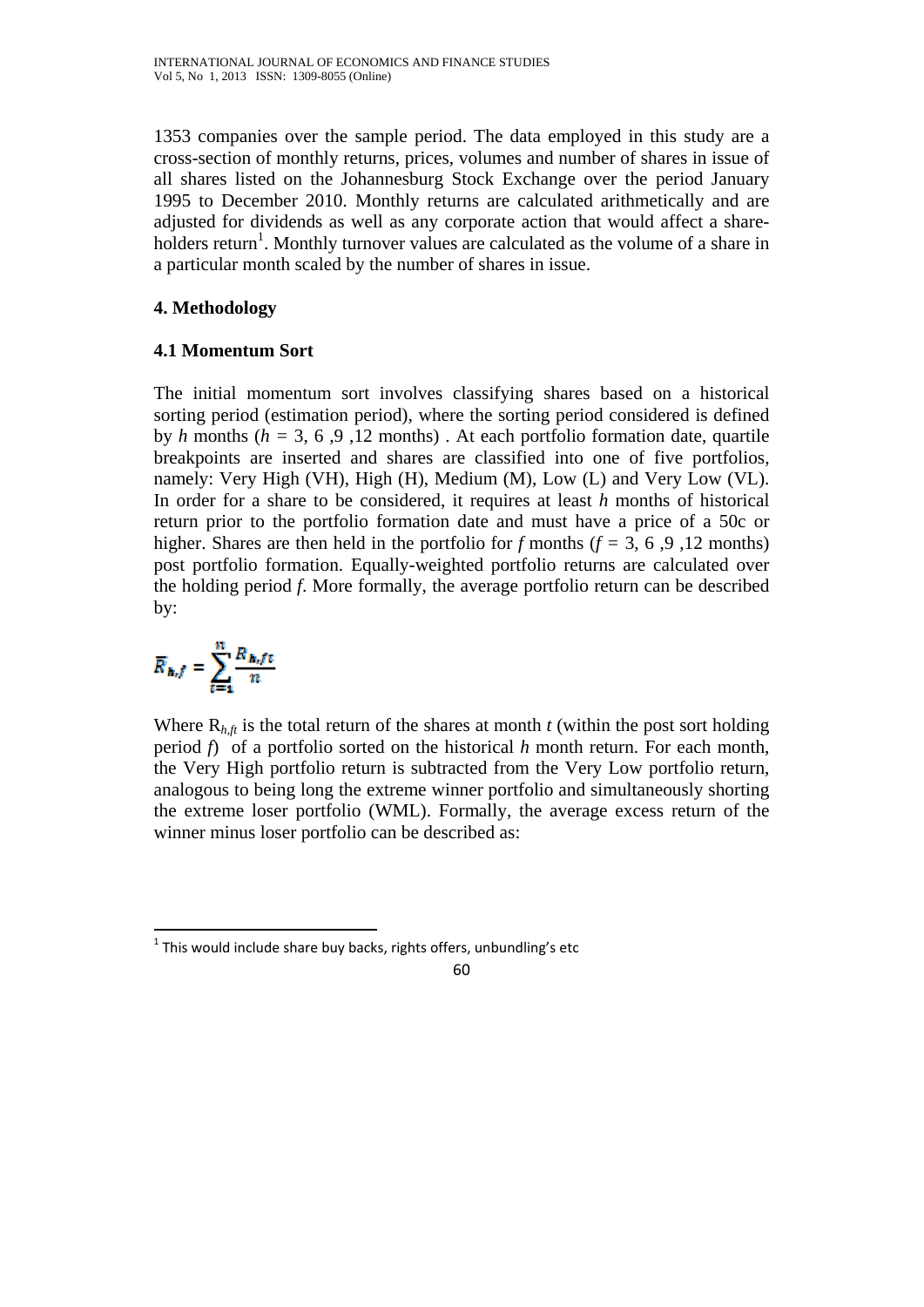$$
\overline{WME}_{h,f} = \sum_{t=1}^{n} \frac{VHR_{h,ft} - VLR_{h,ft}}{n}
$$

Where  $\overline{WML}_{\text{in},f}$  is the average excess return earned by the extreme winning portfolio over the entire sample period using an estimation period of *h* months and a holding period of *f* months. The result is sixteen  $\overline{WML}_{h,f}$  portfolios. We examine all possible three month, six month, nine month and twelve month estimation and holding period intervals. This entails that a six month ;six month (6;6) strategy at time period 0 (formation month) has within it the historical 6 month estimation period and will be held for 6 months. At the next portfolio formation (month 6), the previous holding period returns will become the portfolio estimation period returns. The significance of the various WML portfolios are examined using two-sample paired t-tests.

#### **4.2 Momentum and Liquidity Sort**

In order to determine the effect of liquidity on momentum profit, shares are sorted independently and simultaneously based on pre-ranking historical return *h* (*h =* 3, 6, 9 and 12 months) and the historical average turnover over the past twelve months defined by *l*. Monthly turnovers are calculated by scaling the volume traded of a share scaled by the number of shares in issue in a given month. Chen, Ibbotson and Hu (2010) state that turnover is an appropriate proxy of liquidity as volume alone favours large capitalization stocks, while turnover is size neutral implying that both large and small capitalization shares can have high turnovers. High turnover stocks tend to have lower bid-ask spreads, higher trading volume relative to the size of the company, and low price impact per rand traded. At each portfolio formation date, two portfolio breakpoints are inserted based at the 33<sup>rd</sup> and 66<sup>th</sup> percentile of average turnovers over the previous twelve months. Shares are then assigned into one of three portfolios namely high volume (HV), medium volume (MV) and low volume (LV).

Portfolio returns are calculated using the following formula:

$$
\overline{WML}_{h,f(l)} = \sum_{t=1}^{n} \frac{VHR_{h,f(t(l)} - VLR_{h,f(t(l))})}{n}
$$

61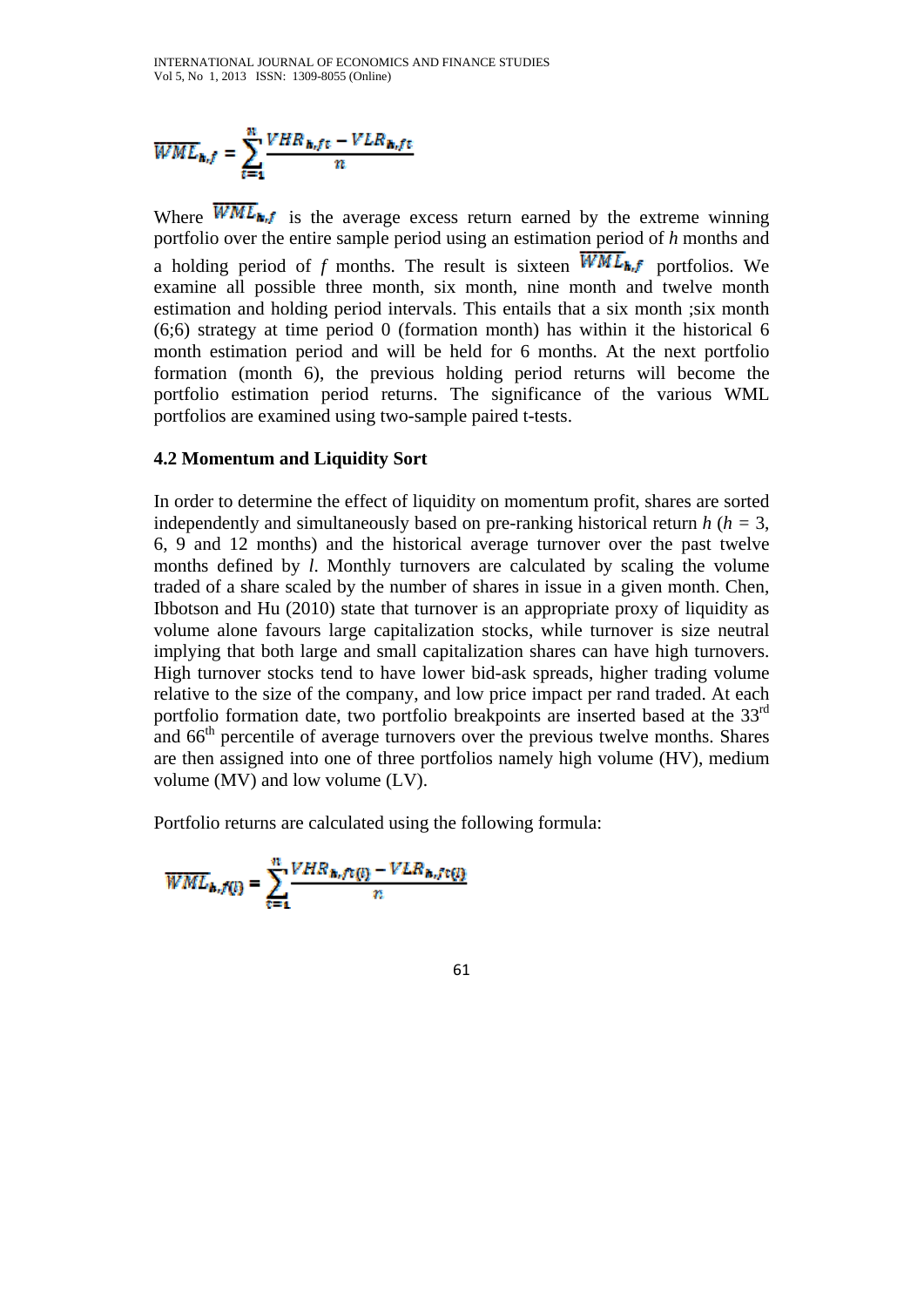Where  $\overline{WML}_{h,f}$  is the average monthly WML return based on the historical estimation period *h,* the post-formation holding period *f* and the liquidity group *l*. Once again, we examine all possible three month, six month, nine month and twelve month permutations based on  $h$ ,  $f$  and  $l^2$ . The significance of the various WML liquidity sorted portfolios are examined using two-sample paired t-tests. The reason for only defining three volume portfolios is that at the first portfolio sort there are 544 firms that meet all requirements for inclusion, yet at the end of the sample period, the number drops to 326 firms (approximately 40% drop in acceptable firms). In order to ensure that each portfolio has at least 15 shares, a four way liquidity split was not plausible. It should be noted that the exclusion of penny stocks (defined as any share with a price less than 50c) is applied in order to reduce the effect of bid-ask bounce and the relationship between stocks with low price and trading costs as documented by Bhardwaj and Brooks (1992). The price filter may negatively bias the liquidity sort as it potentially removes the possibility of the experiments detecting a pure liquidity premium.

# **5. Results**

# **5.1 Momentum Sort**

Table 1 presents the results of the univariate momentum sort where the excess average monthly returns (WML) are given for each sorting period *h* and holding period *f*.

| Winner – Loser (WML) | Holding Period $(f)$ |            |            |            |
|----------------------|----------------------|------------|------------|------------|
| Sorting Period (h)   | 3 months             | 6 months   | 9 months   | 12 months  |
| 3 months             | 0.012350             | 0.018309   | 0.018595   | 0.008819   |
|                      | $0.002***$           | $0.000***$ | $0.000***$ | $0.025**$  |
| 6 months             | 0.019994             | 0.019921   | 0.021190   | 0.016546   |
|                      | $0.000***$           | $0.000***$ | $0.000***$ | $0.000***$ |
| 9 months             | 0.020218             | 0.020268   | 0.016040   | 0.018193   |
|                      | $0.000***$           | $0.000***$ | $0.000***$ | $0.000***$ |
| 12 months            | 0.018778             | 0.019164   | 0.013056   | 0.012155   |

*Table 1: Univariate Momentum sort over the entire sample period (h =3, 6, 9, 12 months and f =3, 6, 9, 12 months)* 

  $2$  It should be noted that portfolio construction was automated using VBA and resulted in 8000 lines of code!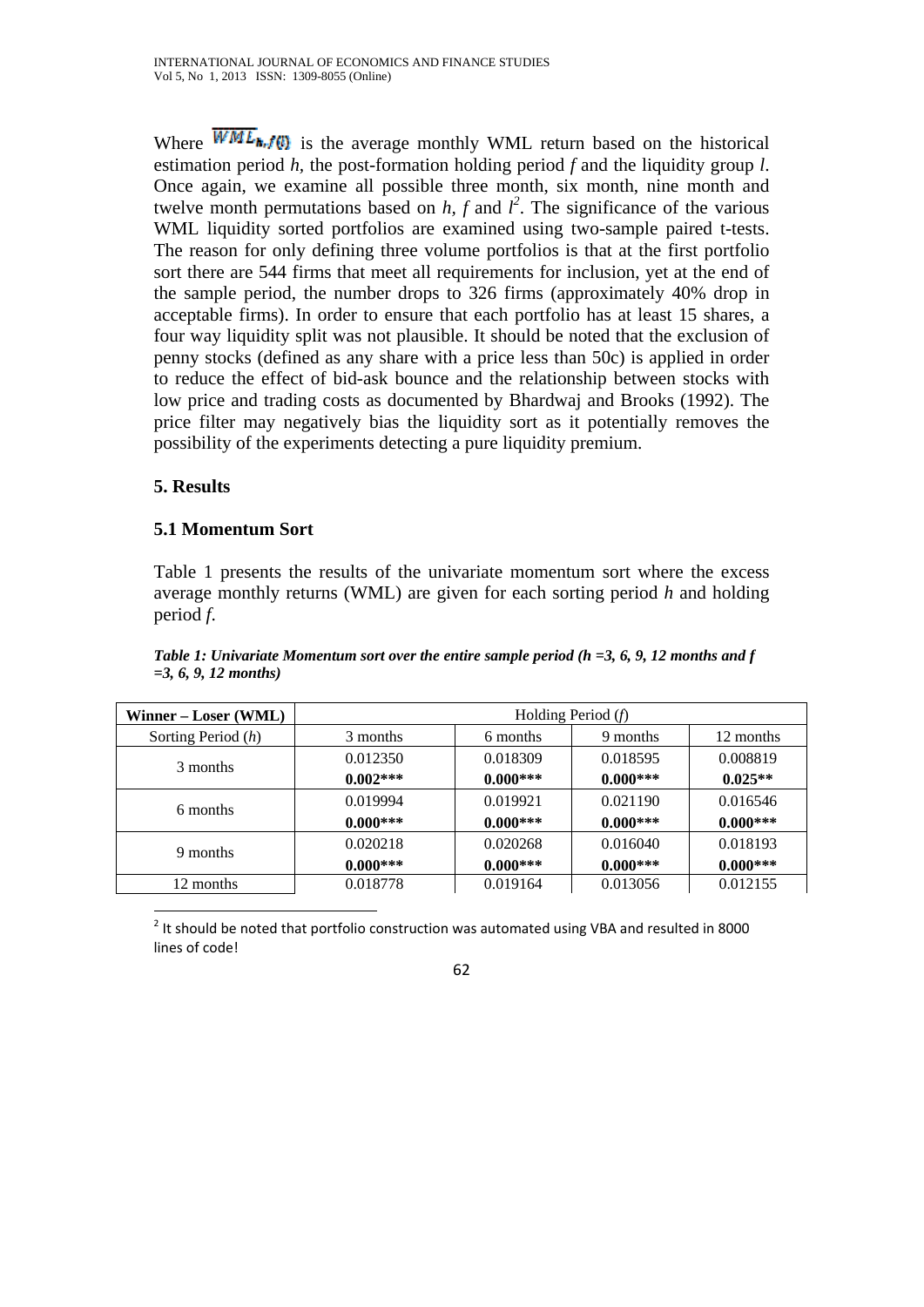|                                                                                                           | $0.000***$ | $0.000***$ | $0.004***$ | $0.011***$ |  |
|-----------------------------------------------------------------------------------------------------------|------------|------------|------------|------------|--|
| ******** indicate significance at the 10%, 5% and 1% level. The bold numbers indicate the p-values of the |            |            |            |            |  |
| two-tailed paired sample t-tests                                                                          |            |            |            |            |  |

The results of the univariate momentum portfolio sort indicate that there is indeed a short to medium term momentum effect on the JSE over the entire sample period. Fifteen of the excess returns are significantly different from zero at the 99% confidence interval, with only the 3;12 portfolio being significant at the 5% level. The highest average monthly excess return is 2.12% and was acheieved by the 6;9 portfolio, while the lowest was the 0.9% achieved by the 3;12 portfolio. The results present some interesting findings. All of the portfolios seem to experience an increase in excess return when moving from *h=*3 to *h=*9 (barring portfolio 6;9) and seem to decrease from *h*=9 to *h=*12. Similarly, excess returns seem to be increasing from  $f = 3$  to  $f = 6$  but start plateauing and even decreasing at *f=*9. The results indicate that as both estimation and holding periods increase over nine months, excess returns begin declining, pointing to long-term reversal. In order to examine the consistency of momentum on the JSE, the sample period is split into two independent sub-samples of equal months. The first sub sample spans from 1 January 1995 till 31 December 2001 and the second from 1 January 2002 till December 2010. Tables 2a and 2b present the results of the sub-samples.

*Table 2a: Univariate momentum sort over the sub-period January 1995 till December 2002 (h =3, 6, 9, 12 months and f =3, 6, 9, 12 months)* 

| Winner – Loser (WML)                                                                                                                          | Holding Period $(f)$ |            |            |            |
|-----------------------------------------------------------------------------------------------------------------------------------------------|----------------------|------------|------------|------------|
| Estimation Period (h)                                                                                                                         | 3 months             | 6 months   | 9 months   | 12 months  |
| 3 months                                                                                                                                      | 0.016376             | 0.021286   | 0.025021   | 0.010221   |
|                                                                                                                                               | $0.004***$           | $0.000***$ | $0.000***$ | $0.060**$  |
| 6 months                                                                                                                                      | 0.024265             | 0.025093   | 0.026833   | 0.020490   |
|                                                                                                                                               | $0.000***$           | $0.000***$ | $0.000***$ | $0.000***$ |
| 9 months                                                                                                                                      | 0.024869             | 0.024149   | 0.022369   | 0.018858   |
|                                                                                                                                               | $0.000***$           | $0.000***$ | $0.000***$ | $0.001***$ |
| 12 months                                                                                                                                     | 0.022995             | 0.020664   | 0.019752   | 0.008496   |
|                                                                                                                                               | $0.000***$           | $0.001***$ | $0.003***$ | 0.191023   |
| *,**,*** indicate significance at the 10%, 5% and 1% level. The bold numbers indicate the p-values of the<br>two-tailed paired sample t-tests |                      |            |            |            |

63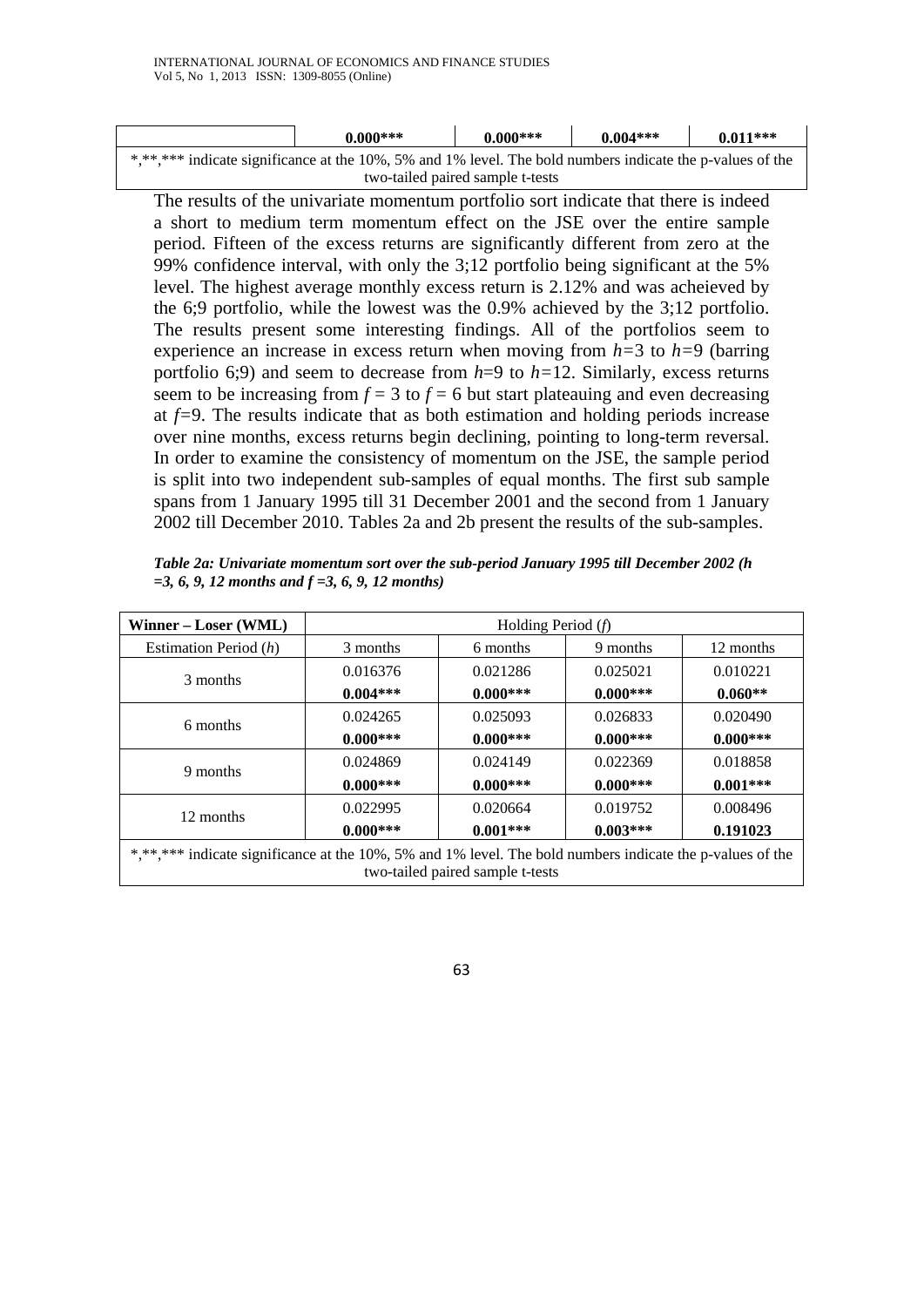| Winner – Loser (WML)                                                                                      | Holding Period $(f)$ |            |            |            |
|-----------------------------------------------------------------------------------------------------------|----------------------|------------|------------|------------|
| Estimation Period (h)                                                                                     | 3 months             | 6 months   | 9 months   | 12 months  |
| 3 months                                                                                                  | 0.008323             | 0.015332   | 0.012169   | 0.007417   |
|                                                                                                           | 0.126408             | $0.017***$ | $0.011***$ | 0.193361   |
| 6 months                                                                                                  | 0.015723             | 0.014749   | 0.015546   | 0.012602   |
|                                                                                                           | $0.004***$           | $0.019***$ | $0.001***$ | $0.013***$ |
| 9 months                                                                                                  | 0.015567             | 0.016387   | 0.009710   | 0.017527   |
|                                                                                                           | $0.005***$           | $0.009***$ | $0.026***$ | $0.018***$ |
| 12 months                                                                                                 | 0.014561             | 0.017665   | 0.006360   | 0.015813   |
|                                                                                                           | $0.010***$           | $0.002***$ | 0.292968   | $0.026***$ |
| *,**,*** indicate significance at the 10%, 5% and 1% level. The bold numbers indicate the p-values of the |                      |            |            |            |
| two-tailed paired sample t-tests                                                                          |                      |            |            |            |

*Table 2b: Univariate momentum sort over the sub-period January 2002 till December 2010 (h =3, 6, 9, 12 months and f =3, 6, 9, 12 months)* 

Tables 2a and 2b summarize the results of the momentum portfolios over the subperiods. In the initial sub-period, each of the momentum portfolios generate significant excess returns, barring the 12;12 portfolio. Similarly to the results of the entire sample, excess returns seem to be increasing as the estimation period increases from  $h=3$  to  $h=6$  months, yet monotonically decrease when the estimation period increases from  $h=9$  to  $h=12$  months. The excess returns increase monotonically as the holding period months increase from  $f=3$  to  $f=9$  months for the portfolios with estimation periods of *h*=3 and *h*=6 months, while for the portfolios with estimation periods of *h*=9 and *h*=12 months, excess returns decrease monotonically as the holding period increases. The highest excess monthly return over the sub-period was 2.7% and was achieved by the 6;9 portfolio, which was the top performing portfolio over the entire sample (Refer to Table 1). The lowest excess return was achieved by the 12;12 portfolio and was not significantly different from zero.

Table 2b presents the results of the second sub-sample. The excess returns are notably lower than that of the initial sub-period, with the highest excess average monthly return being 1.77% achieved by the 12;6 portfolio. Furthermore, three of the sixteen portfolios achieved excess average returns that were not significantly

64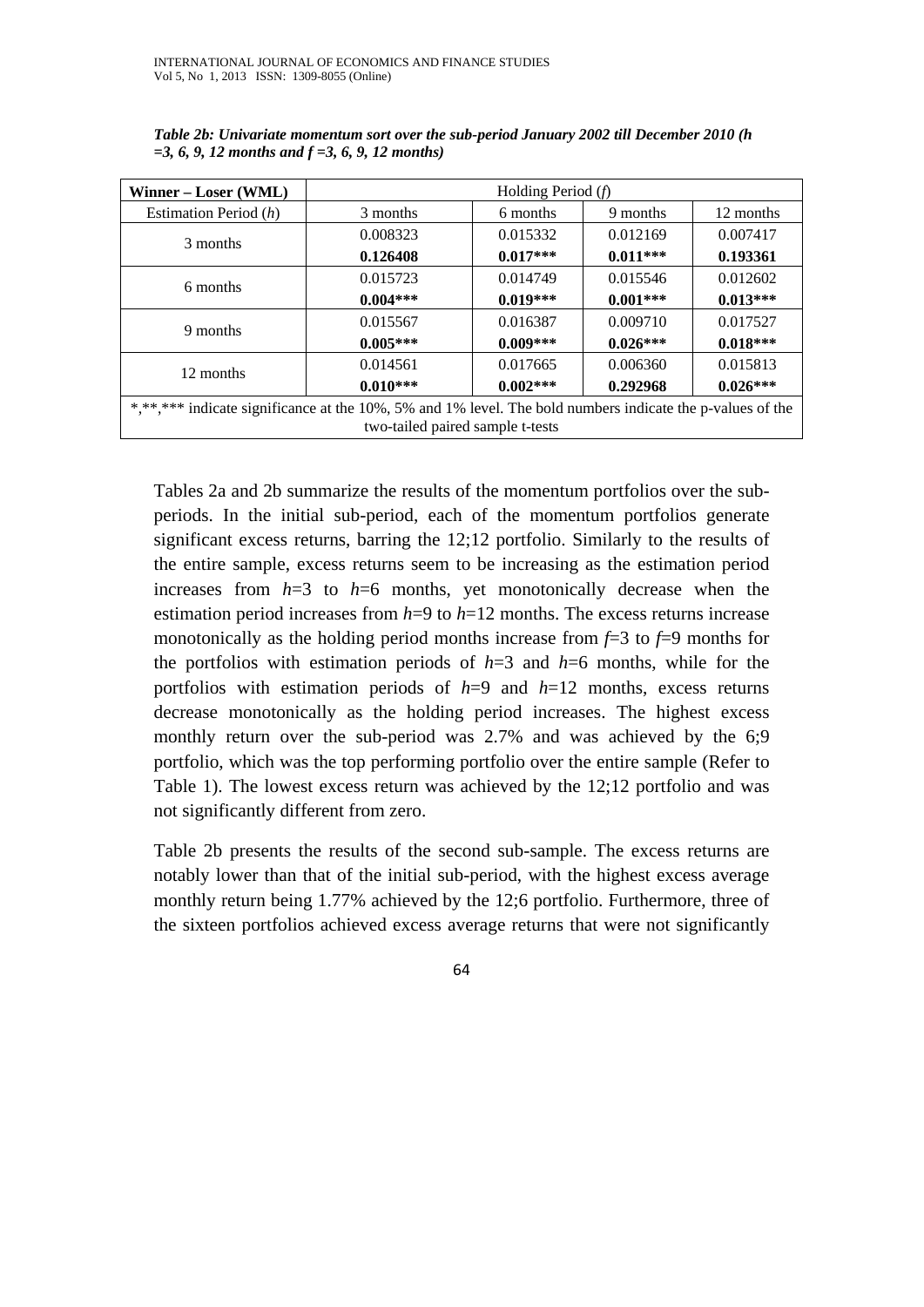different from zero. Focusing on the variation due to holding periods, the results of the second sub-sample are less consistent than those of the entire sample and the initial sub-sample. For example, consider the estimation periods of  $h=6$ months and *h*=12 months. Holding the *h*=6 estimation period constant and allowing for variation in the holding period indicates that moving from  $f=3$  to  $f=6$ results in decrease in the excess return achieved, yet moving from  $f=6$  to  $f=9$ results in an increase. A further difference between the two sub-samples is that the first sub-sample seems to produce the best excess returns in the *h,f*=6 and *h,f*=9 range for estimation and holding period, yet the best second sub-samples results are in the  $h=12$  and  $f=12$  range.

## **5.2 Momentum and Liquidity Sort**

The pure univariate momentum results presented above indicate that there is a significant short to medium term momentum effect present on the JSE. The JSE is notoriously illiquid in comparison to more developed markets, with around only one third of shares being classified as liquid and making up 99% of the total market capitalization. The employment of a pure momentum strategy as presented above could be significantly hindered by the trading and liquidity costs associated with rebalancing portfolios. In order to proxy for the effects of liquidity on momentum strategies, shares are independently sorted at each formation date based on their estimation period average return (*h*) and their historical twelve month average turnover (*l*). The result is 48 portfolios that represent the excess return achieved using estimation period (*h*), holding period (*f*) and liquidity (*l*). Table 3 presents the results.

*Table 3: Bivariate sort based on momentum and liquidity over the sample period Jan 1995 to December 2010 (h =3, 6, 9, 12 months, f =3, 6, 9, 12 months and l = High Liquidity, Medium Liquidity, Low Liquidity)*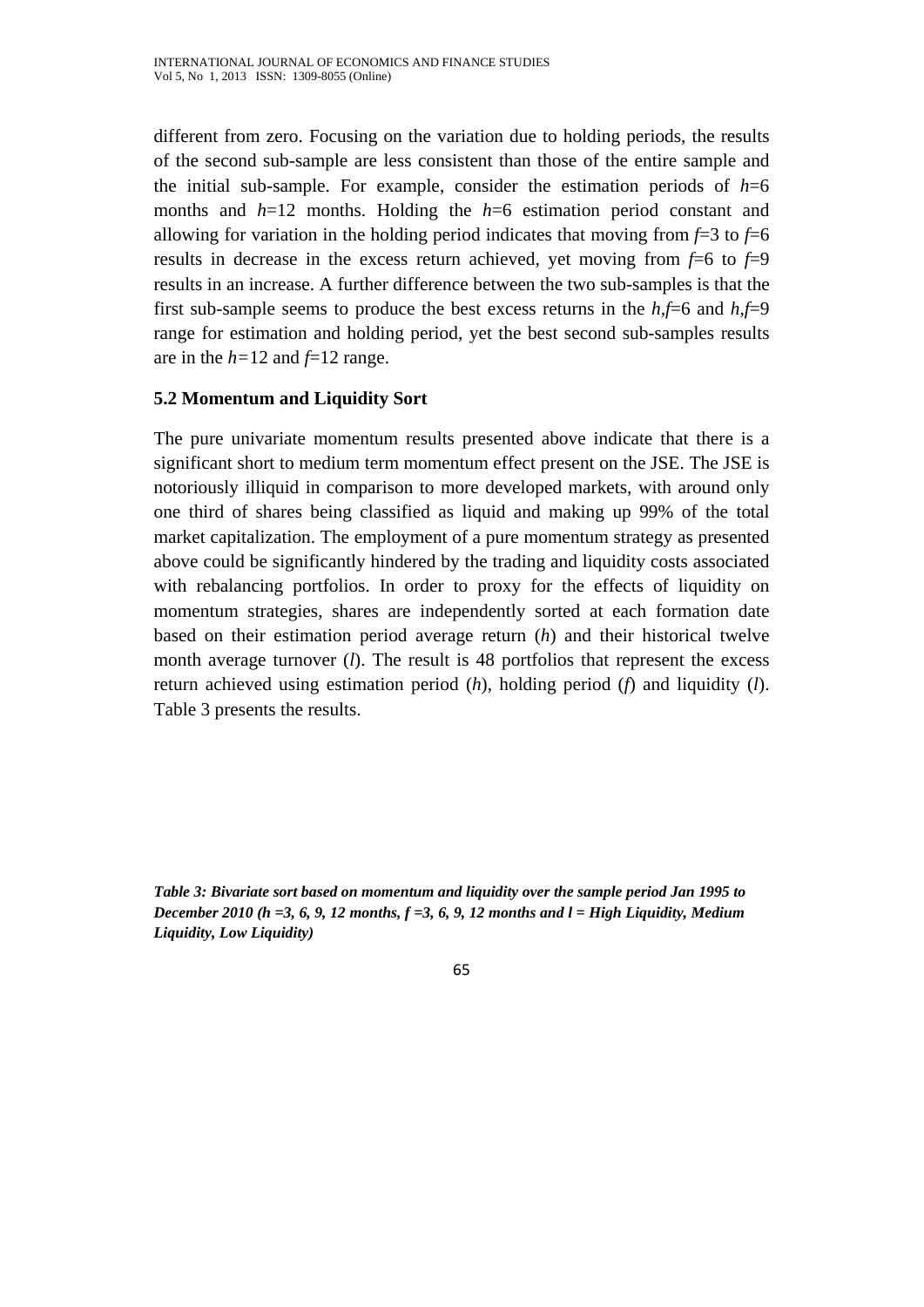| Winner-Loser (WML)                                                                         |           | Holding Period $(f)$ |             |             |             |
|--------------------------------------------------------------------------------------------|-----------|----------------------|-------------|-------------|-------------|
| Estimation Period $(h)$                                                                    |           | 3 months             | 6 months    | 9 months    | 12 months   |
|                                                                                            | 3 months  | 0.01464              | 0.03123     | 0.02483     | 0.00712     |
|                                                                                            |           | $0.06012*$           | $0.0022***$ | $0.001***$  | 0.42961     |
|                                                                                            | 6 months  | 0.02588              | 0.02958     | 0.03134     | 0.02594     |
| <b>High</b>                                                                                |           | $0.0000***$          | $0.0000***$ | $0.000***$  | $0.000***$  |
| Liquidity                                                                                  | 9 months  | 0.02381              | 0.02130     | 0.02263     | 0.02522     |
|                                                                                            |           | $0.0002***$          | $0.0000***$ | $0.000***$  | $0.001***$  |
|                                                                                            | 12 months | 0.01882              | 0.02268     | 0.01904     | 0.01817     |
|                                                                                            |           | $0.002***$           | $0.0041***$ | $0.0012***$ | $0.04892**$ |
|                                                                                            | 3 months  | 0.01635              | 0.02244     | 0.02060     | 0.01584     |
|                                                                                            |           | $0.0008***$          | $0.0000***$ | $0.0000***$ | $0.0058***$ |
|                                                                                            | 6 months  | 0.02549              | 0.02380     | 0.02439     | 0.01626     |
| <b>Medium</b>                                                                              |           | $0.0000***$          | $0.0000***$ | $0.0000***$ | $0.0036***$ |
| Liquidity                                                                                  | 9 months  | 0.02457              | 0.02589     | 0.01599     | 0.01611     |
|                                                                                            |           | $0.0000***$          | $0.0000***$ | $0.0019***$ | $0.0036***$ |
|                                                                                            | 12 months | 0.02321              | 0.01905     | 0.01529     | 0.01131     |
|                                                                                            |           | $0.0000***$          | $0.0007***$ | $0.0061***$ | $0.0550*$   |
|                                                                                            | 3 months  | $-0.00062$           | 0.00406     | 0.01229     | 0.00324     |
| Low<br>Liquidity                                                                           |           | 0.9152               | 0.5158      | $0.0379**$  | 0.5914      |
|                                                                                            | 6 months  | 0.01040              | 0.01002     | 0.00909     | 0.00780     |
|                                                                                            |           | $0.0534*$            | 0.1354      | 0.1297      | 0.1665      |
|                                                                                            | 9 months  | 0.01396              | 0.01620     | 0.01297     | 0.01286     |
|                                                                                            |           | $0.0164**$           | $0.0343**$  | $0.0339**$  | $0.0394**$  |
|                                                                                            | 12 months | 0.01584              | 0.02034     | 0.00943     | 0.00759     |
|                                                                                            |           | $0.0082***$          | $0.0448**$  | 0.1940      | 0.1716      |
| *,**,**** indicate significance at the 10%, 5% and 1% level. The bold numbers indicate the |           |                      |             |             |             |
| p-values of the two-tailed paired sample t-tests                                           |           |                      |             |             |             |

The results presented above seem to indicate that short to intermediate momentum returns are affected by liquidity. Considering the highest liquidity momentum portfolios, 14 of the 16 achieve excess returns that are positive and significantly different from zero. The top performing portfolio is once again 6;9, achieving an excess average monthly return of 3.13% that is significantly different from zero at the 1% level. Similarly, the worst performing portfolio is the 3;12 with a return of 0.7% per month and is not significantly different from zero. The medium liquidity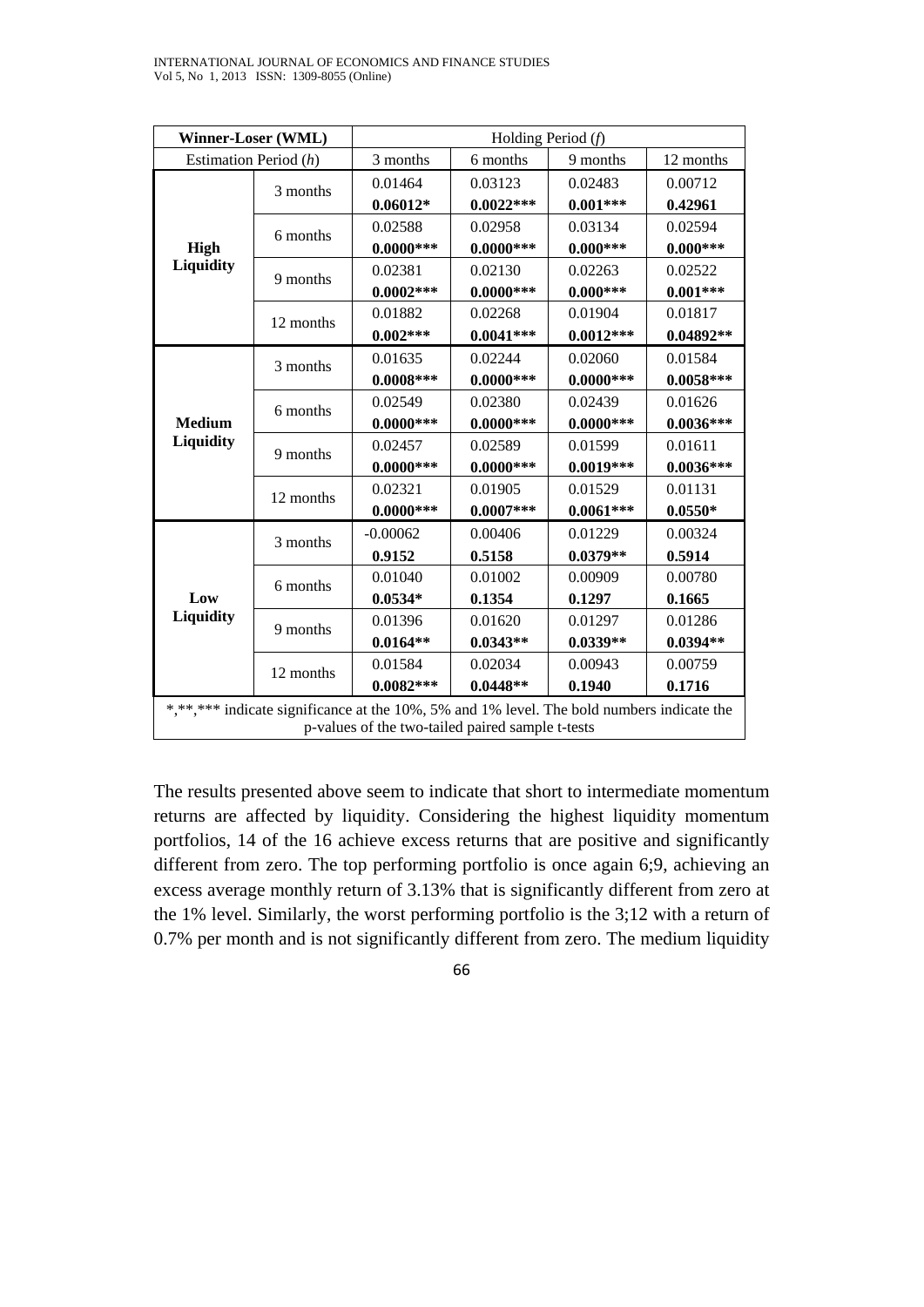excess returns are also impressive as they are all positive and significant at the 1% level barring portfolio 12;12. The best performing portfolio in the medium liquidity category is the 9;6 portfolio with an excess average monthly return of 2.6% per month and is significant at the 1% level. The worst performing portfolio in the medium liquidity category is 12;12 with an excess average return of 1.1% per month. The low liquidity results are both inconsistent and poor in comparison to those of the high and medium liquidity categories. Half of the average excess returns reported are not significantly different from zero and of the eight that are significant, only portfolio 12;3 at the 1% level. The best performing portfolio in the low liquidity category is portfolio 12;6 with an average excess return of 2% per month that is significantly different from zero at the 5% level. The worst performing portfolio was the 3;3, with a negative excess return of -0.06% but was not significantly different from zero.

The results presented above are consistent with international findings yet a number of caveats are in order. Firstly, arithmetic returns were used in the calculation of excess returns achieved by the momentum portfolios. An improvement to the study would use arithmetic, geometric and buy and hold returns simultaneously. Secondly, the usage of turnover as the sole liquidity proxy may result in incorrect inferences as there are many more accepted liquidity proxies. Thirdly, the sample period used is relatively short (15 years) in relation to international studies conducted on momentum and lastly (and mentioned previously), the application of a price filter as a proxy for transaction costs favours the momentum effect by excluding the possibility of bid-ask bounce, yet can possibly negatively affect the detection of a liquidity premium.

# **5.3 Graphical Representation of Momentum and Liquidity**

In order to identify the effects of variation in estimation period (*h*), holding period (*f*) and liquidity (*l*), all results are displayed graphically. Figures 1 - 3 present the results of the liquidity grouped momentum portfolios.

#### *Figure 1 – High liquidity momentum excess returns over the sample period January 1995 to December 2010*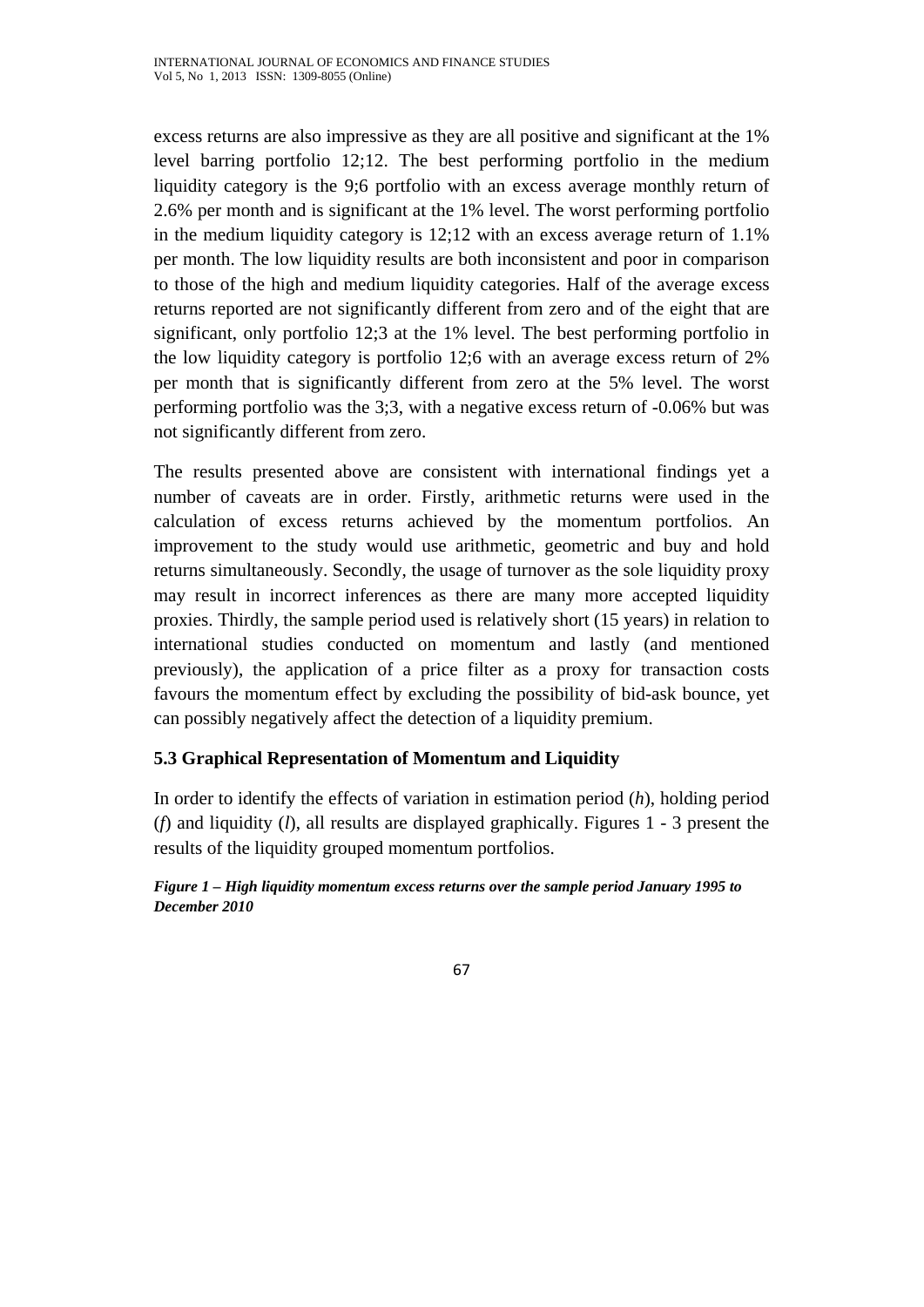

The high liquidity momentum surface diagram above indicates that excess returns increase as the estimation period (*h*) moves from three to six months but begins decreasing when the estimation period increases from six to twelve months. Considering the variation in the holding period (*f*), excess returns plateau at a holding period of nine months and experience a decrease when moving from nine to twelve months. The results seem to imply that using estimation and holding periods of nine months or more seem to pick up the beginnings of long term reversal.

*Figure 2 – Medium liquidity momentum excess returns over the sample period January 1995 to December 2010*

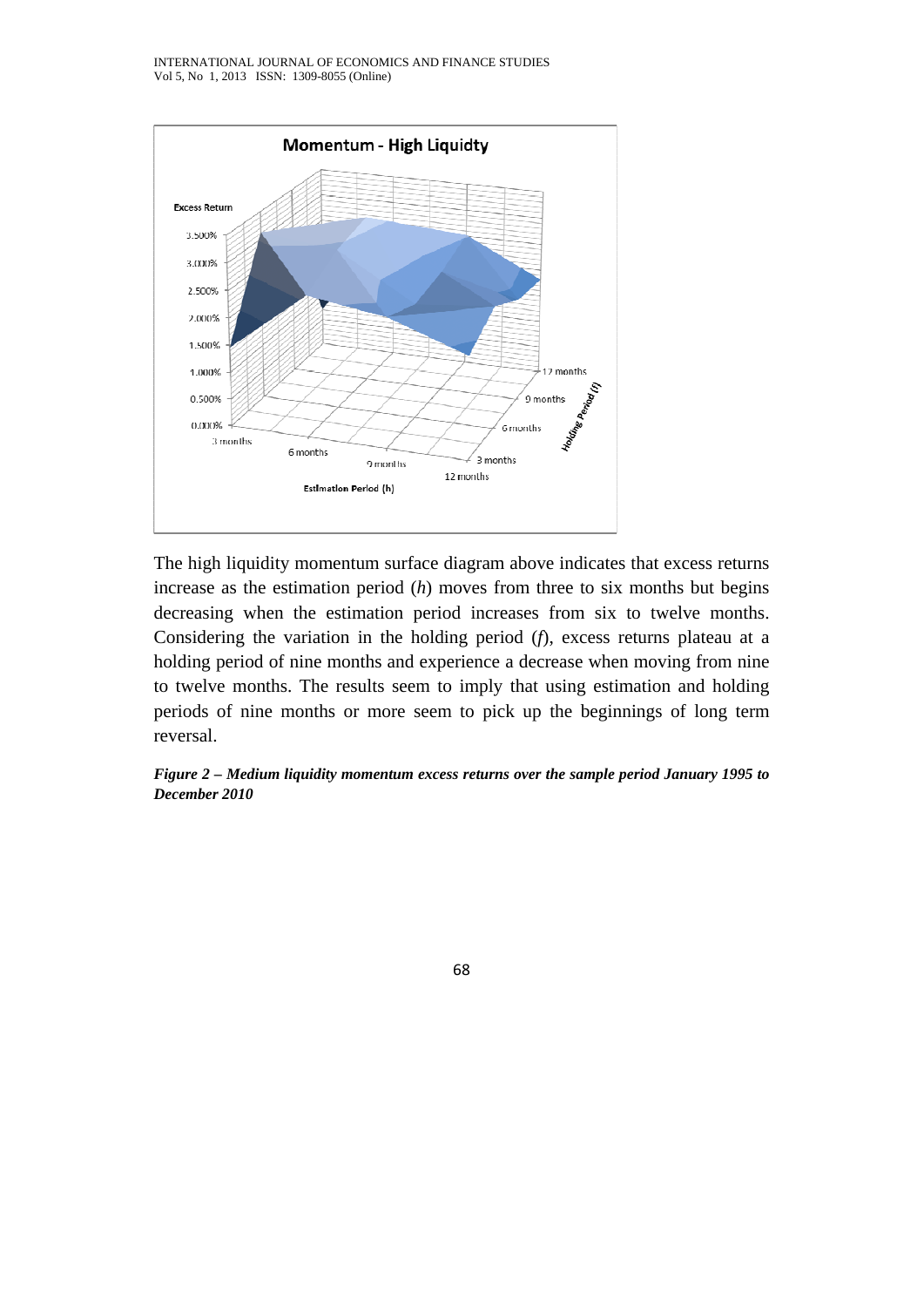

The medium liquidity momentum surface diagram indicates that excess returns increase as the estimation period (*h*) increases from three to six months; yet from six months onwards momentum profits experiences a decline, represented by the downward slope. Similarly, excess returns begin to experience a decline as the holding period (*f*) increases from six to nine months, resulting in a similarly shaped convex surface to that of the high liquidity momentum excess returns.

*Figure 3 – Low liquidity momentum excess returns over the sample period January 1995 to December 2010* 

69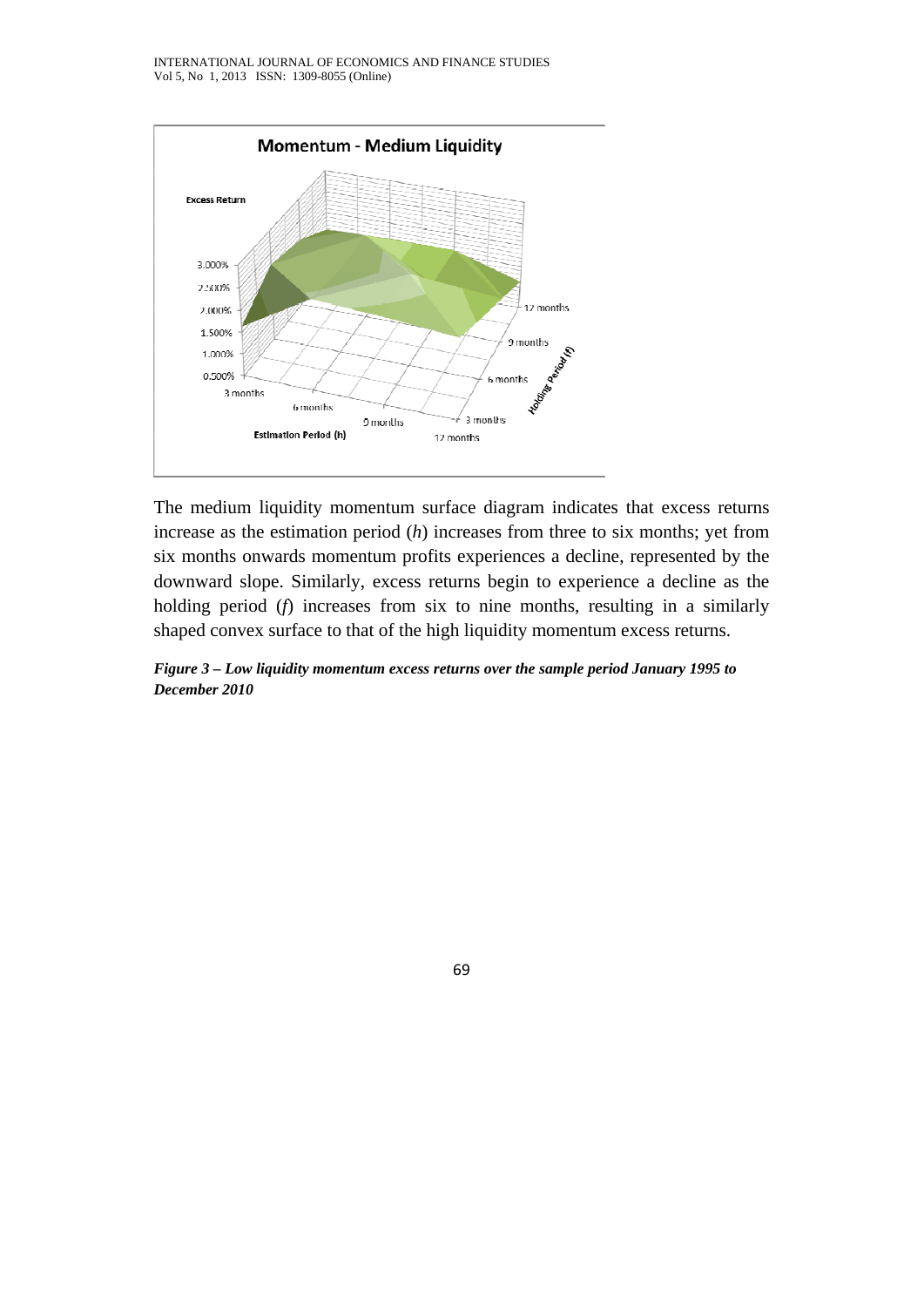

The low liquidity excess returns are inconsistent with the high and medium liquidity sorts as the diagram indicates an upward slope as the estimation period (*h*) increases. Extending the holding period (*f*) does not result in a monotonic increase or decrease in excess returns, making the surface diagram lumpier and more concave. The results of the low liquidity momentum excess returns should be interpreted with caution as only half of the sixteen portfolios excess returns were significantly different than zero.

## **6. Conclusion**

The results of the study are consistent with international literature .Over the chosen sample period, there is a significant short to medium term momentum present on the cross-section of shares of the JSE. The results of the univariate momentum sorts over the sub-samples and overall sample period produce some interesting findings. In the first sub-sample, momentum profits were higher than the second sub-sample by at least 1% per month. This is possibly attributable to the financial market crisis experienced over 2008 and 2009. Interestingly, the overall sample and the first sub-sample favour estimation and holding periods of between six and nine months, yet the second sub-sample seemed to favour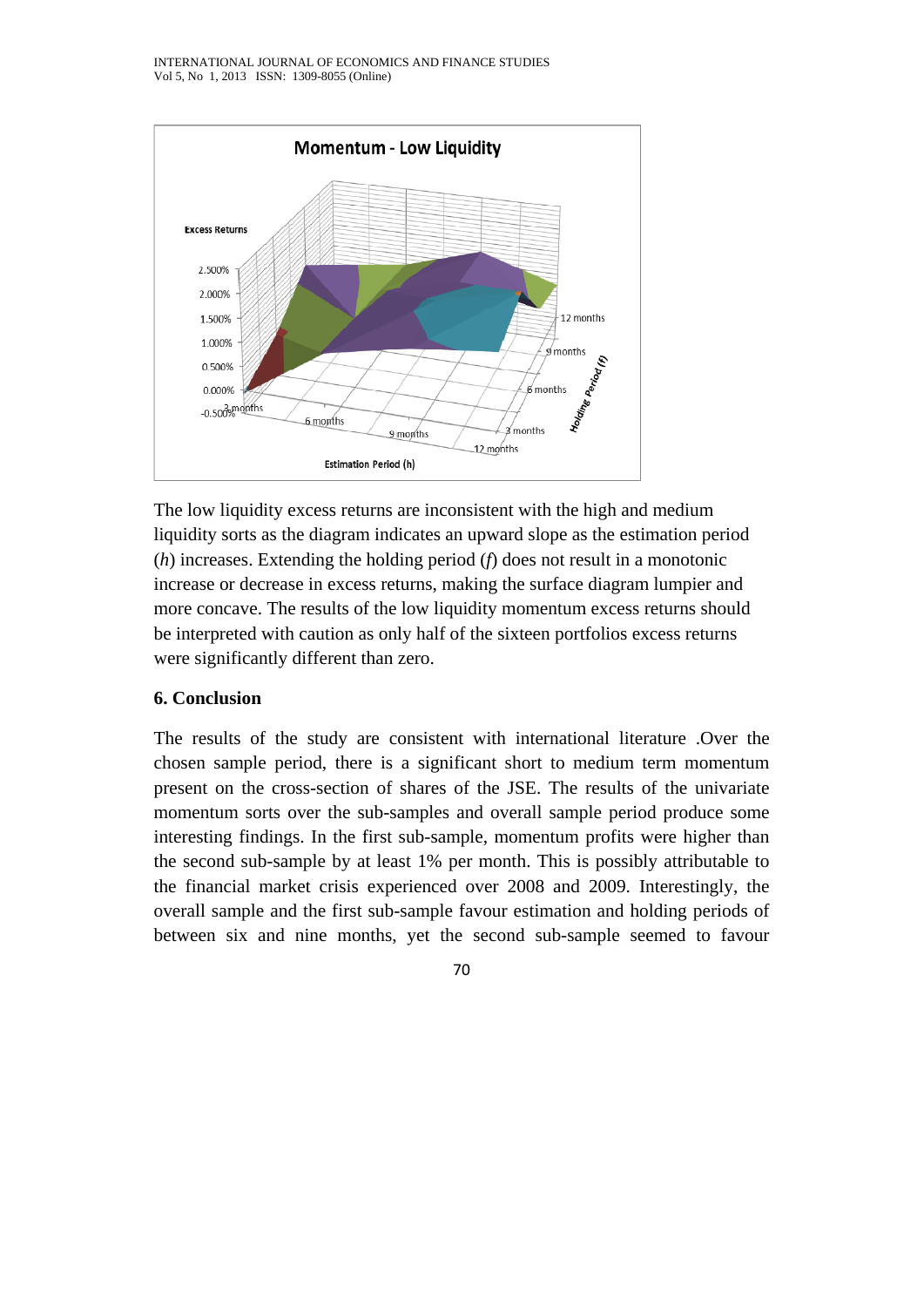estimation and holding periods of three, six and twelve months. This result may imply that in periods of market growth, portfolio estimation and holding periods should be intermediate (between six and nine months) while in periods of market contraction, more extreme estimation and holding periods should be used (three, six and twelve months).

The results of the liquidity sorted momentum portfolios are inconsistent with the findings of Demir et al (2004) yet in line with those of Lee and Swaminathan (2000). We find that the high and medium liquidity momentum portfolios outperform the low liquidity momentum portfolios on an absolute return basis and illiquidity seems to have a significantly negative effect on momentum profits. The findings are not surprising when viewed in light of the behavioural under/overreaction hypothesis. As the market underreacts to positive news, the increased demand for high momentum shares starts to drive up share prices. A highly liquid share is easily bought and therefore has a higher upside from buying pressures. Similarly, as the market realises the overreaction and that the share has been overbought, more liquid shares should begin to experience the long-term reversal at a higher rate. Barring the potential methodological issues, this study is unique as it is the first to consider multiple momentum strategies and the effects of liquidity on momentum profits achieved on the cross-section of shares on the JSE.

**Bibliography**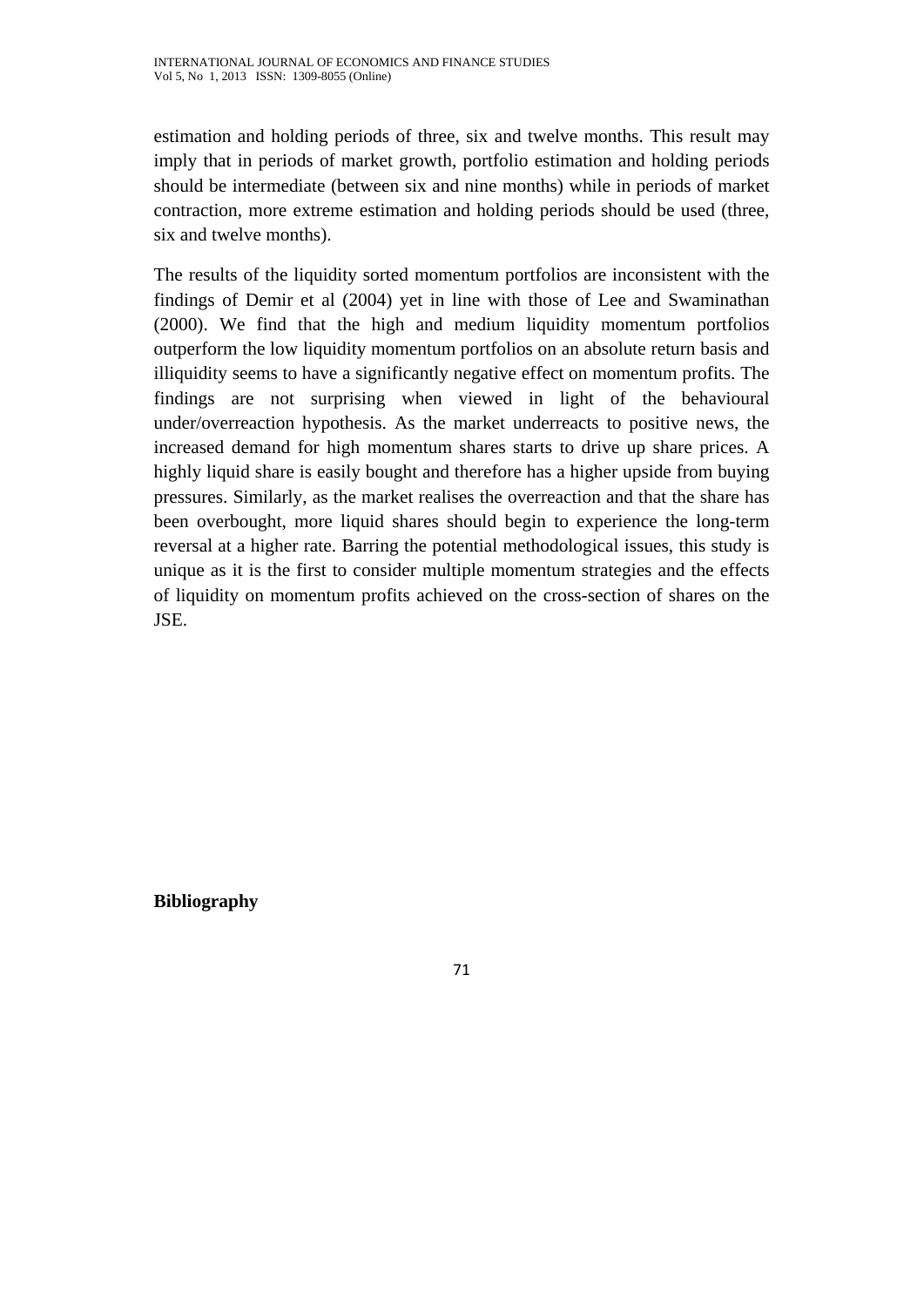Barberis, N., A. Shleifer, and R. Vishny (1998), "A model of investor sentiment", *Journal of Financial Economics* 49(3), 307-343

Bhardwaj RK and Brooks LD. (1992) "The January anomaly: effects of low share price, transaction costs, and bid-ask bias", *Journal of Finance,* 42: 553-575.

Chan, K., Hameed, A., Tong, W. (1999), "Profitability of momentum strategies in the international equity markets", *Working paper, Hong Kong University of Science and Technology.* 

Chen, Z., Ibbotson, R., and Hu, W., (2010), "Liquidity as an Investment Style" *Zebra Capital Management and Yale School of Management* 

Conrad, J., and G. Kaul (1998), "An anatomy of trading strategies*", Review of Financial Studies* (11) 489-519.

Demir, I., Muthuswamy, J., and Walter, T. (2004), "Momentum returns in Australian equities: The influence of size, risk, liquidity and return computation", *Pacific-Basin Finance Journal* (12) 143-158

Fraser, E., and Page, M. (2000) "Value and Momentum Strategies: Evidence from the Johannesburg Stock Exchange", *Investments Analyst Journal* (50) 25-35

Griffin, JM., Ji, X., and Spencer, J. (2005), "Global Momentum Strategies: A portfolio perspective", *The Journal of Portfolio Management* 23-39

Hoffman, AJ., (2012),"Stock return anomalies: Evidence from the Johannesburg Stock Exchange", *Investments Analyst Journal* (75) 21-41

Hong, H., and Stein, J. (1998), "A unified theory of underreaction, momentum trading and overreaction in asset markets", *Working paper, MIT Sloan School of Management*.

Jegadeesh, N., Titman, S., (1993), "Returns to buying winners and selling losers: Implications for stock market efficiency", *Journal of Finance* (48) 65–91.